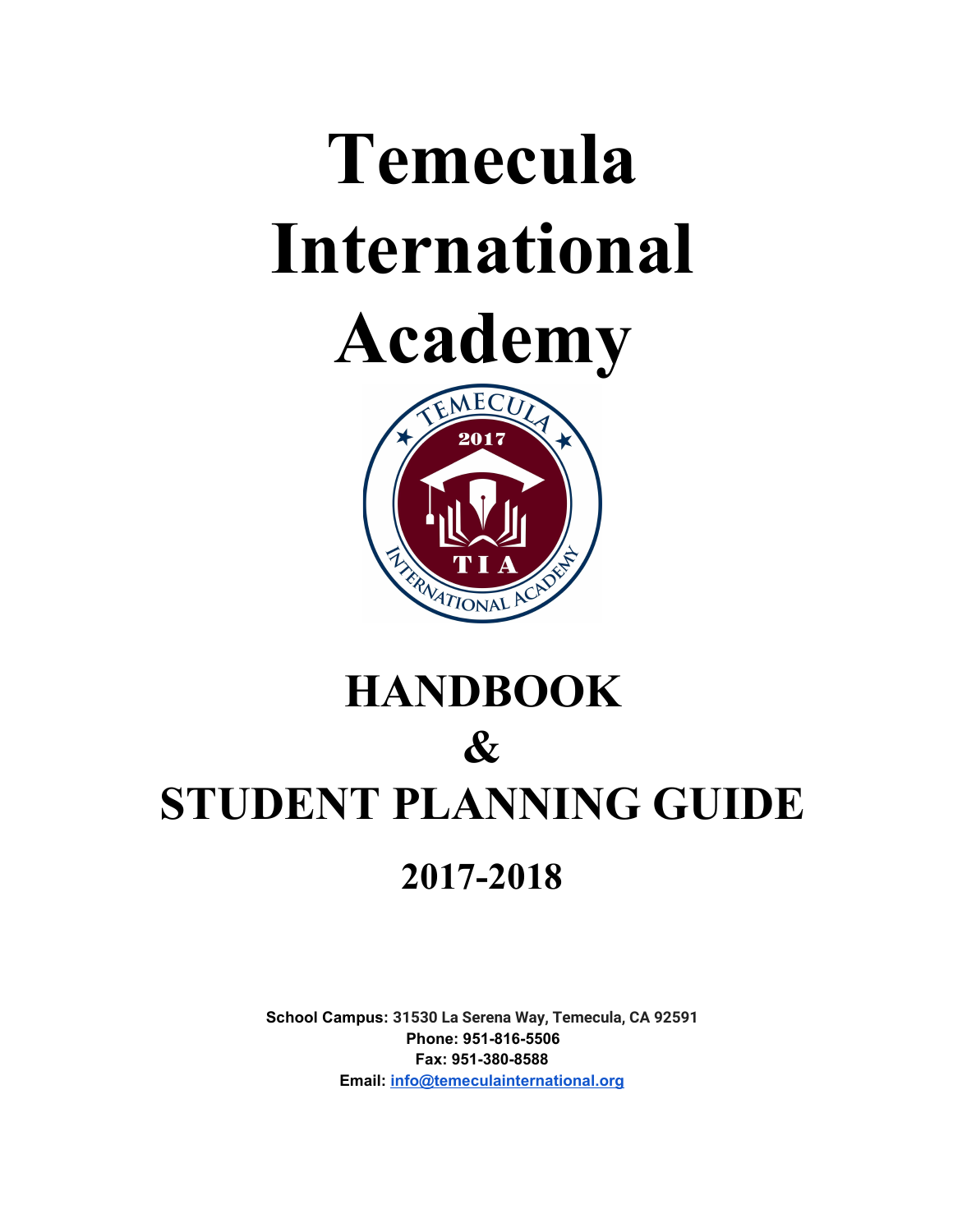

*Gina Wickwire, Principal Board of Directors Debra Zickafoose, MD Jennifer Beggs Nadia Hajsaid July Hill-Wilkinson, Ed.D Prof. Jeff McKendricks Ed Resnick Evelyn Murphy*

#### **Dear Temecula International Academy Families,**

On behalf of the Temecula International Academy, it is an honor to welcome all of you to the 2017-2018 school year.

It is our core belief that communication between our school, parents, teachers, and students is essential for your child's academic journey. It is the intent of TIA that discipline policies and regulations be enforced consistently and fairly without regard to race, creed, color or gender. The basic code of conduct is designed to support students in all aspects of learning. We hope it will provide students with a school they are proud to attend and an atmosphere where they have freedom to learn.

Please take the time to review the policies and procedures of Temecula International with your family. After reviewing the handbook, complete the authorization forms and submit them to your child's teacher.

If you have any additional questions, please feel free to contact our office by phone at (951) 816-5506 or by email at: [info@temeculainternational.org.](mailto:infor@temeculainternational.org)

Our staff is looking forward to working with your family this year to prepare your student for a bright and successful future.

**Sincerely,**

**Gina Wickwire Temecula International Academy, Principal**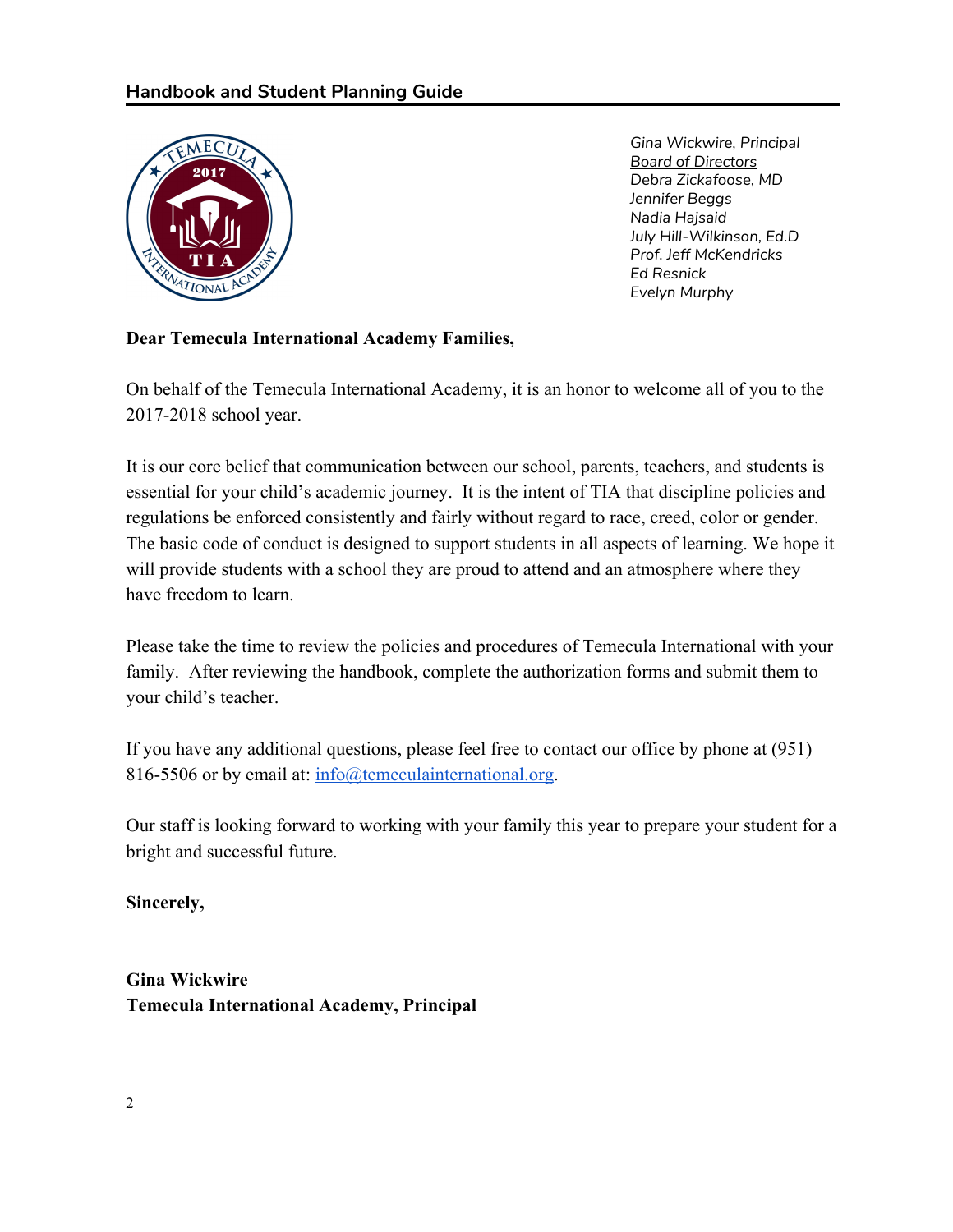# **MISSION STATEMENT**

Our MISSION is to provide a dynamic educational community where children achieve their greatest intellectual potential through a rigorous core curriculum and where their social and emotional intelligence is enhanced through world language exposure, character development, and intercultural understanding.

Upon graduating our students will be poised to contribute to their local and global communities as knowledgeable, compassionate, and effective leaders.

# **VISION**

OUR VISION AND CORE VALUES:

We educate and guide elementary and middle school students in the Temecula Valley to:

- · Understand their responsibility in *respecting others*
- · Use critical and creative thinking to *engage the world around them*
- · Embrace diversity through *cultural awareness* and world language studies
- Assume *leadership and mentorship* roles as they enter high school
- · Approach their future with *insight and confidence*

## **SHARED COMMITMENT**

The faculty and staff at TIA High School are committed to:

- A quality program including world language and social emotional instruction
- Smaller learning community
- Leadership development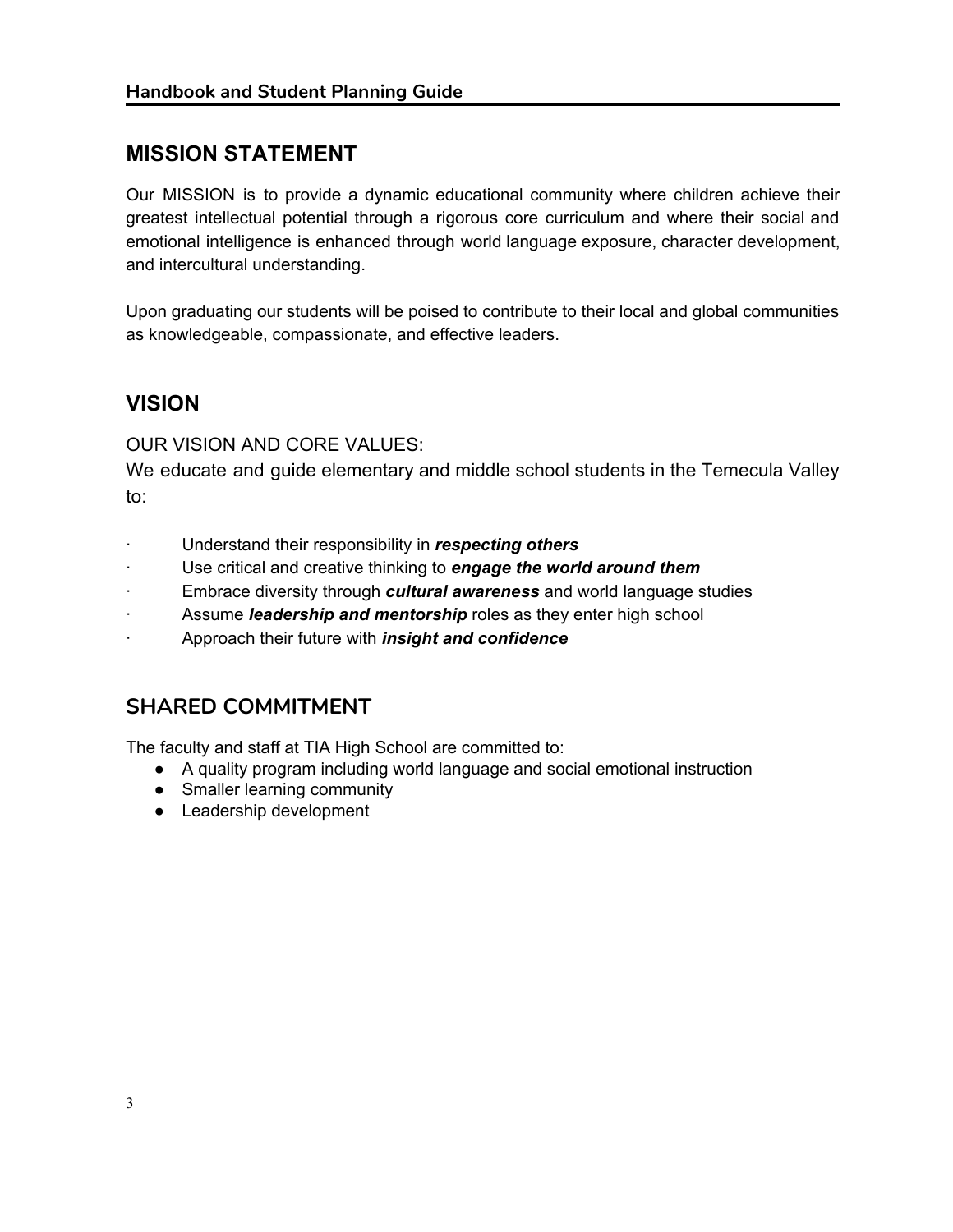# **TABLE OF CONTENTS**

| <b>Contact Home</b>                                                                                                                                                                                                                                                                            |
|------------------------------------------------------------------------------------------------------------------------------------------------------------------------------------------------------------------------------------------------------------------------------------------------|
| Child Health and Disability Prevention Program<br>TIA Guidelines for Determination of Student Illness<br><b>Medical Services Continuing Medications</b><br>Pediculosis (Head Lice)<br><b>Student Wellness</b><br>Food in Class<br><b>Food Safety</b>                                           |
| <b>Parent Responsibility</b><br><b>Attendance and Absences</b><br><b>Dress Code</b><br><b>Cell Phones and Electronic Signaling Devices</b><br><b>Student Discipline Rules and Regulations</b><br><b>Invasion of Privacy</b><br><b>Bullying</b><br>Harassment<br><b>Alcohol and Other Drugs</b> |
| K-12 California State Standards<br><b>Homework Policy</b><br><b>Special Education Programs</b><br><b>English Language Learners</b><br><b>Technology-Student Network Agreement</b><br>California Assessment of Student Performance                                                              |
| Student Network/Internet AgreementAddendum C                                                                                                                                                                                                                                                   |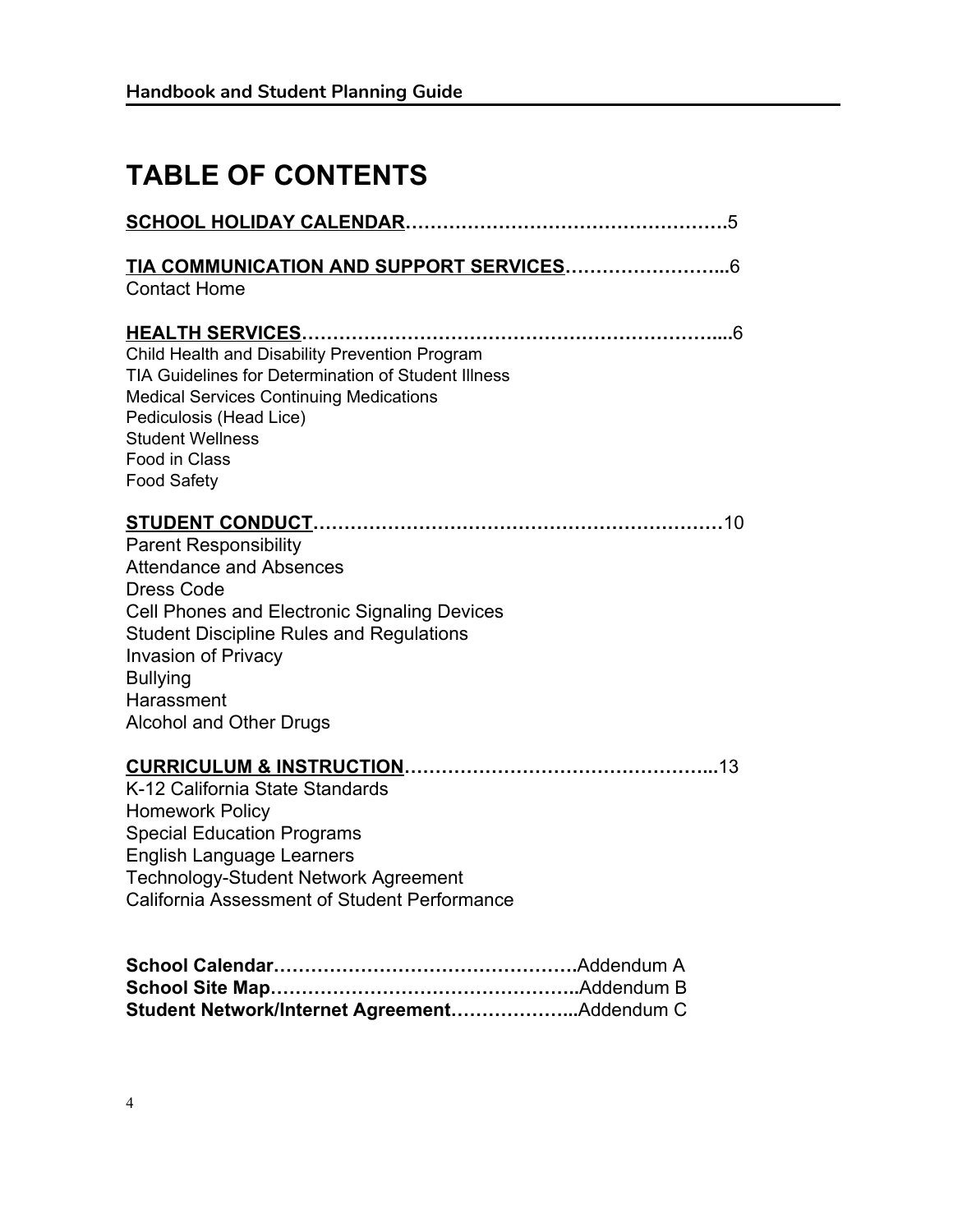# **TIA School Calendar**

# See Addendum A

#### **2017-2018 School Holidays**

| September 4, 2017                      | Labor Day              |
|----------------------------------------|------------------------|
| November 10, 2017                      | Veterans Day           |
| November 18-26, 2017                   | Thanksgiving Break     |
| December 23, 2017 -<br>January 7, 2018 | Winter Break           |
| January 15, 2018                       | Martin Luther King Day |
| February 19. 2018                      | President's Day        |
| March 24, 2018- April 8,<br>2018       | <b>Spring Break</b>    |
| May 28, 2018                           | Memorial Day           |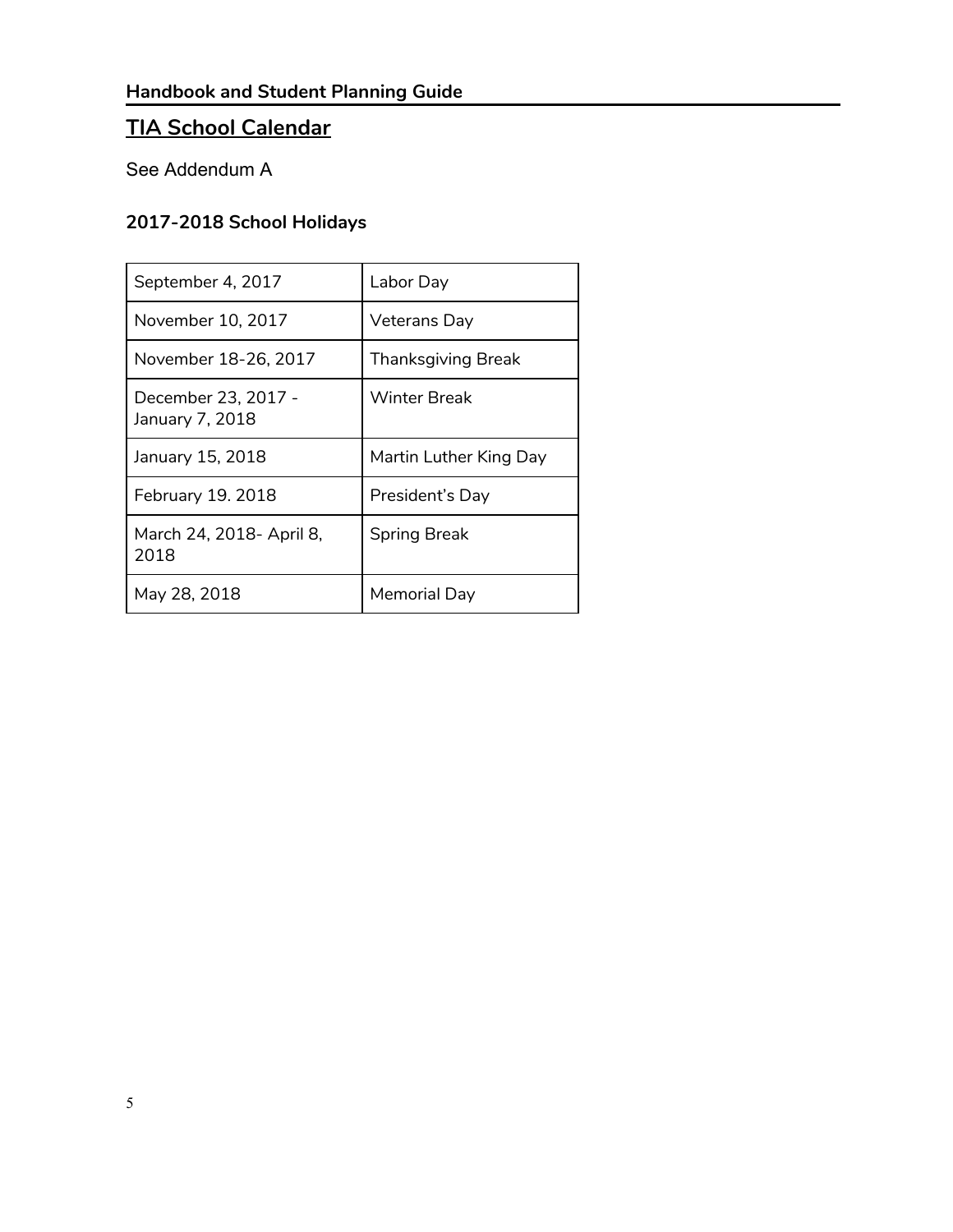#### **TIA COMMUNICATION & SUPPORT SERVICES**

#### **Communication Home**

- **Telephone Contact:** Teachers will call parent(s)/guardian(s) as necessary and parent(s)/guardian(s) are encouraged to call teachers when situations warrant or to request information. Please be sure to provide the office with current phone numbers.
- **Conferences:** Parent(s)/guardian(s) who wish to have conferences with teachers to discuss student progress, concerns, etc. are encouraged to do so by contacting the teacher by telephone or e-mail.
- **TIA Web Page: <https://www.temeculainternational.org/>**
- School Day Hours: M-F 7:45 a.m. to 2:45 p.m.
- School Office Hours: M-F 7:00 a.m to 3:30 p.m.

# **HEALTH SERVICES**

#### **Child Health and Disability Prevention Program**

*Health and Safety Code 124085* – Each child entering kindergarten or first grade in either public or private school in California must present evidence that a physical screening examination has been done sometime during the 18 months before entering first grade (a grace period of 90 days is allowed after entry into first grade).

Why your child needs shots: California school immunization law requires that children be up-to-date on their immunizations (shots) to attend school. California schools are required to check immunization records for all new student admissions at Preppy K or kindergarten through 12th grade, as well as all students advancing to seventh grade before entry.

*The law: Health and Safety Code, Division 105, Part 2, Chapter 1, Sections 120325-120380; and California Code of Regulations, Title 17, Division 1, Chapter 4, Subchapter 8, Sections 6000-6075. What shots your child will need for admission*: To attend school, your child's immunization record must show the date for each required shot. If you do not have an immunization record or if your child has not received all required shots, call your doctor to schedule an appointment. For a complete list of required immunizations, visit [www.shotsforschool.org/k-12.](http://www.shotsforschool.org/k-12)

#### **TIA Guidelines for Determination of Student Illness:**

The guidelines below are used by school staff to determine if a student should be sent home from school. These guidelines may help you make a decision about sending your child to school with a possible illness:

1. If your child has a temperature of 100 F or more, the child may not attend school. When his/her temperature remains below 100 F without the use of fever reducing medications for 24 hours, the child may return to school.

2. If your child has two or more episodes of either vomiting and/or diarrhea in the last 24 hours, the child may not attend school (a child will be sent home if they vomit at school).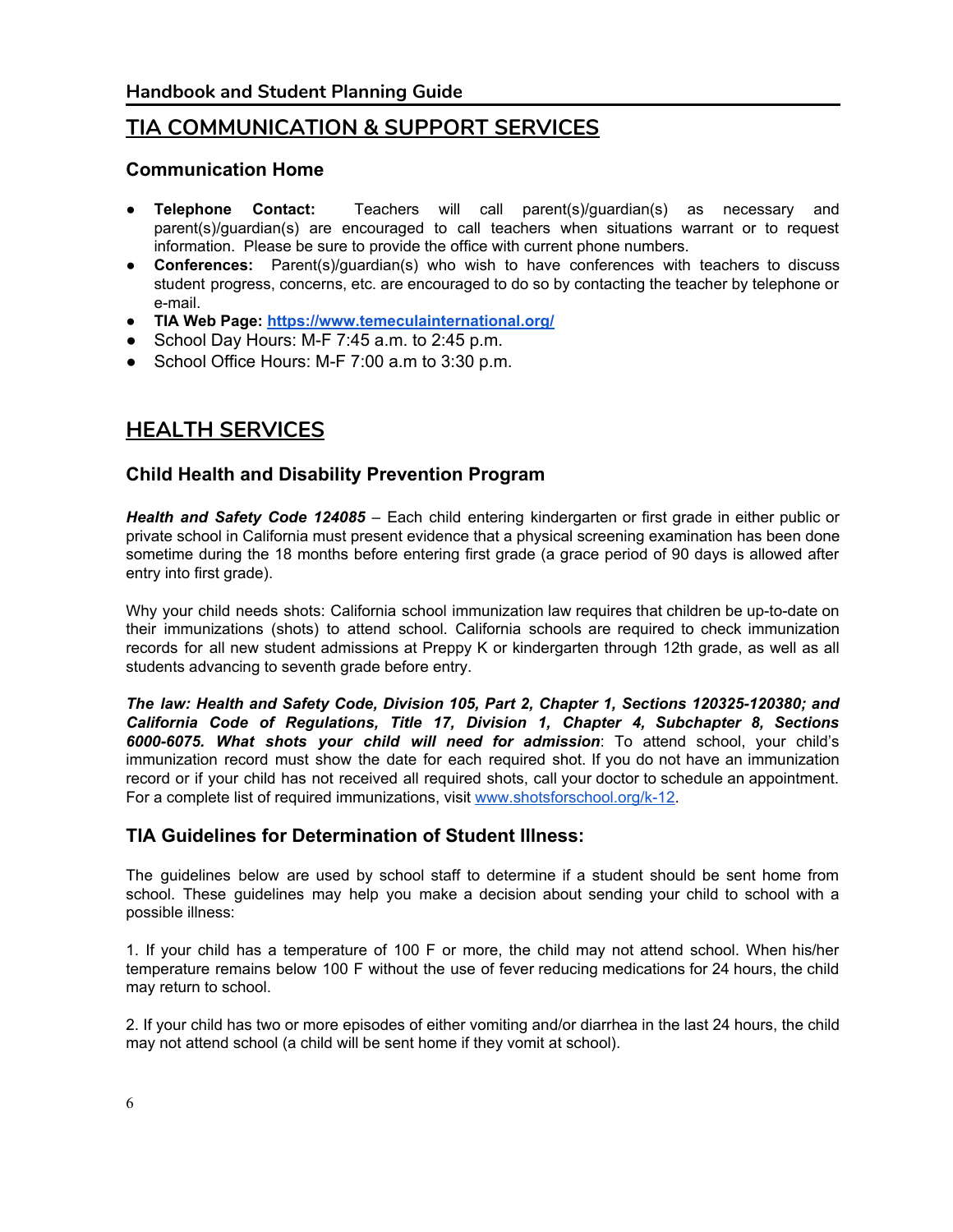3. If your child has nasal drainage that is not easily managed at school, please do not send them to school unless a note is provided from a health care provider indicating his/her condition is not contagious.

4. If your child has red eyes or any eye drainage, no school unless the eyes are clear or a note is provided from a health care provider indicating his/her condition is not contagious.

5. If the child has a skin rash, no school unless a note is provided from a health care provider indicating his/her condition is not contagious.

#### **Medical Services Continuing Medications**

EC Section 49480 – Parents/guardians of a student on a continuing medication regimen for a non-episodic condition are required to inform school officials of the medication being taken, the current dosage and the name of the supervising physician.

With the consent of the student's parent/guardian, the school nurse may communicate with the physician, and may counsel with school personnel. School District Must Provide Administration of Prescribed Medication for Student EC Section 49423 – Any student who is required to take prescribed medication by a physician may be assisted by the school nurse or other designated school personnel if the school district receives a written statement from the physician detailing the method, amount and times the medication is to be taken, and a written statement from the parent/guardian of the student indicating their desire that the school district assist the student per the physician's statement. Medical treatment is the responsibility of the parent/guardian and family physician.

Medications, both prescription and over-the-counter, are rarely given at school. The only exceptions involve special or serious problems where it is deemed absolutely necessary by the physician, and there is written authorization on file from the physician and the parent. The parent/guardian is urged, with the help of the child's physician, to work out a schedule of giving medication at home, outside of school hours whenever possible.

#### **The following steps must be met before any medication can be given at school. This applies to both doctor-prescribed** *and* **o ver-the-counter medication:**

1. A written statement signed by the physician specifying the condition the medication is to be given. The name, dosage, route and specific instructions for emergency treatment must be on file at school.

2. A signed request from the parent/guardian must be on file at school.

3. Medication must be delivered to the school by a parent or other responsible adult.

4. Medication must be in your child's original, labeled pharmacy container. Over-the-counter medication must be in a new, unopened package.

5. All liquid medication must be accompanied by an appropriate measuring device.

6. A separate form is required for each medication.

7. All medication must be picked up from the school at the end of the school year by a parent/guardian. Any medication not picked up will be destroyed. The request is valid for a maximum of one school year. Whenever there is a change in medication, dose, time or route, the parent/guardian and physician must complete a new form.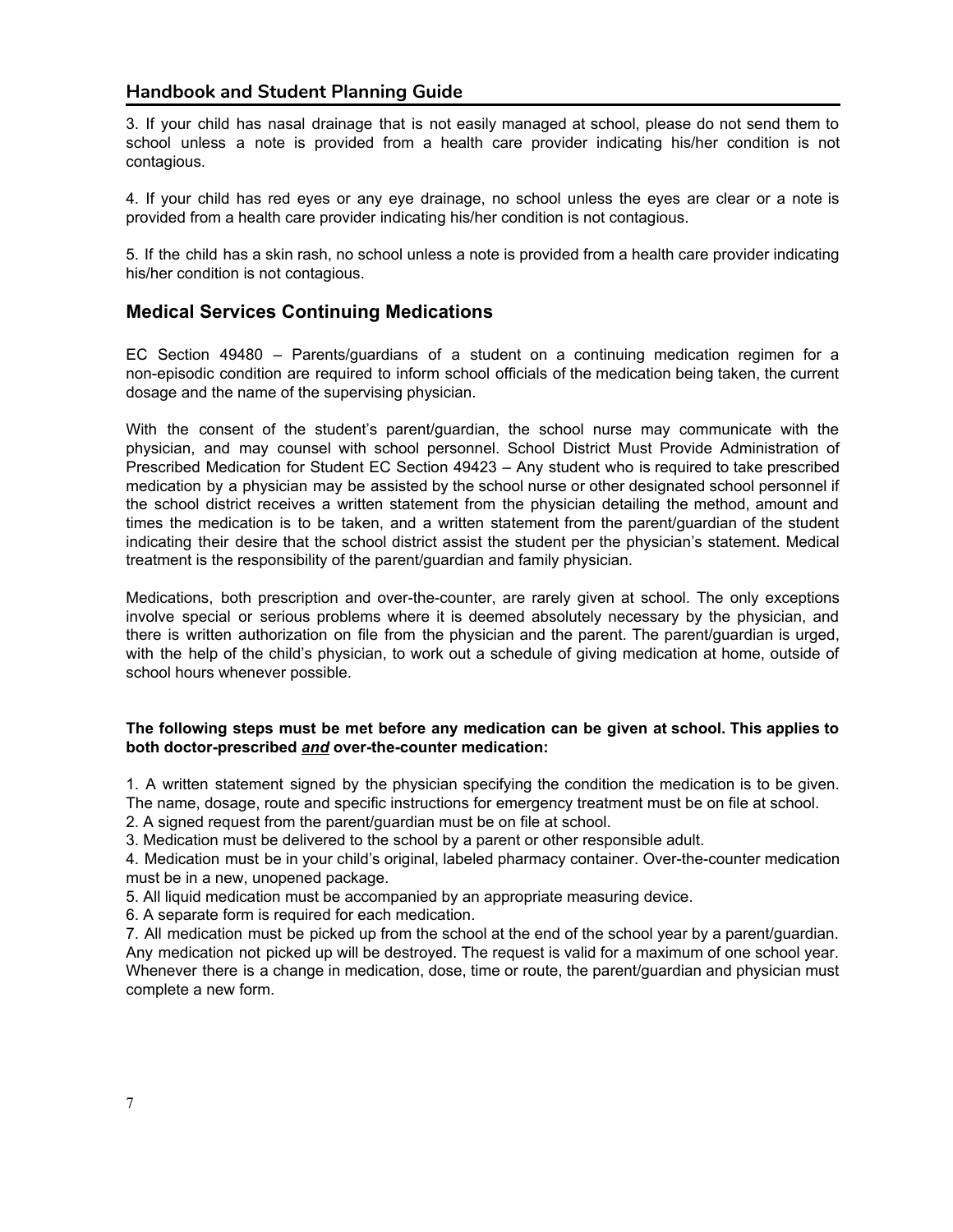#### **Pediculosis (Head Lice)**

There are occasions when children are sent home from school because they are found to have pediculosis (head lice). This is a treatable condition that is generally not associated with any serious medical complications.

#### **Treatment**

There is a three-page head lice information packet available in every school health office.

#### **Returning to School**

Your child may return to school when the hair has been treated with a medicated shampoo, all live lice have been eliminated and evidence of a significant reduction in nits is observed. Our school can also be contacted if you have questions about a student returning to school following treatment. The head lice information packet should serve as a resource for proper treatment. There needs to be evidence that the hair continues to be adequately treated, including a second treatment with a medicated shampoo seven to 10 days from the first treatment. Student must be re-checked in the school office before returning to class.

#### **Student Wellness**

TIA provides students with physical education, utilizing an age-appropriate, sequential curriculum consistent with national and state standards for physical education. The physical education curriculum promotes the benefits of a physically active lifestyle and helps students develop skills to engage in lifelong healthy habits, as well as incorporate essential health education concepts. All students are provided equal opportunity to participate in physical education classes.

TIA makes appropriate accommodations to allow for equitable participation for all students and adapts physical education classes and equipment as necessary.

#### **Attendance and Absences**

**Students must attend school regularly to benefit from the TIA academic program.** *State Law, EC Section 48205 requires regular school attendance.* Compulsory attendance laws require that parent(s)/guardian(s) send their children to school. The law applies to all students under 18 years of age. If a student cannot or will not attend regularly, various steps will be taken to meet with the students and the families up to and including the inclusion of other agencies being called in to assist. According to the law, it is the parent/guardian's responsibility to see that their minor children attend school.

- **1. Excused Absence**: Parents/guardians are required to clear the absence within 48 hours of the student's return to school. Students should give all notes from home regarding absences and/or tardies to the front office. Notes MUST be written in ink, MUST be signed by the parent/guardian or other authorized adult and MUST indicate the date, time, and reason for absence. Excessive excused absences must be made up
- **2. Grade Reduction/Loss of Academic Credit** (EC Sections 48205 and 48980):Your child may not have his/her grade reduced or lose academic credit for any absence(s) excused under EC Section 48205, when missed assignments and tests that can reasonably be provided are satisfactorily completed within a reasonable period of time. Excused Absences (EC Sections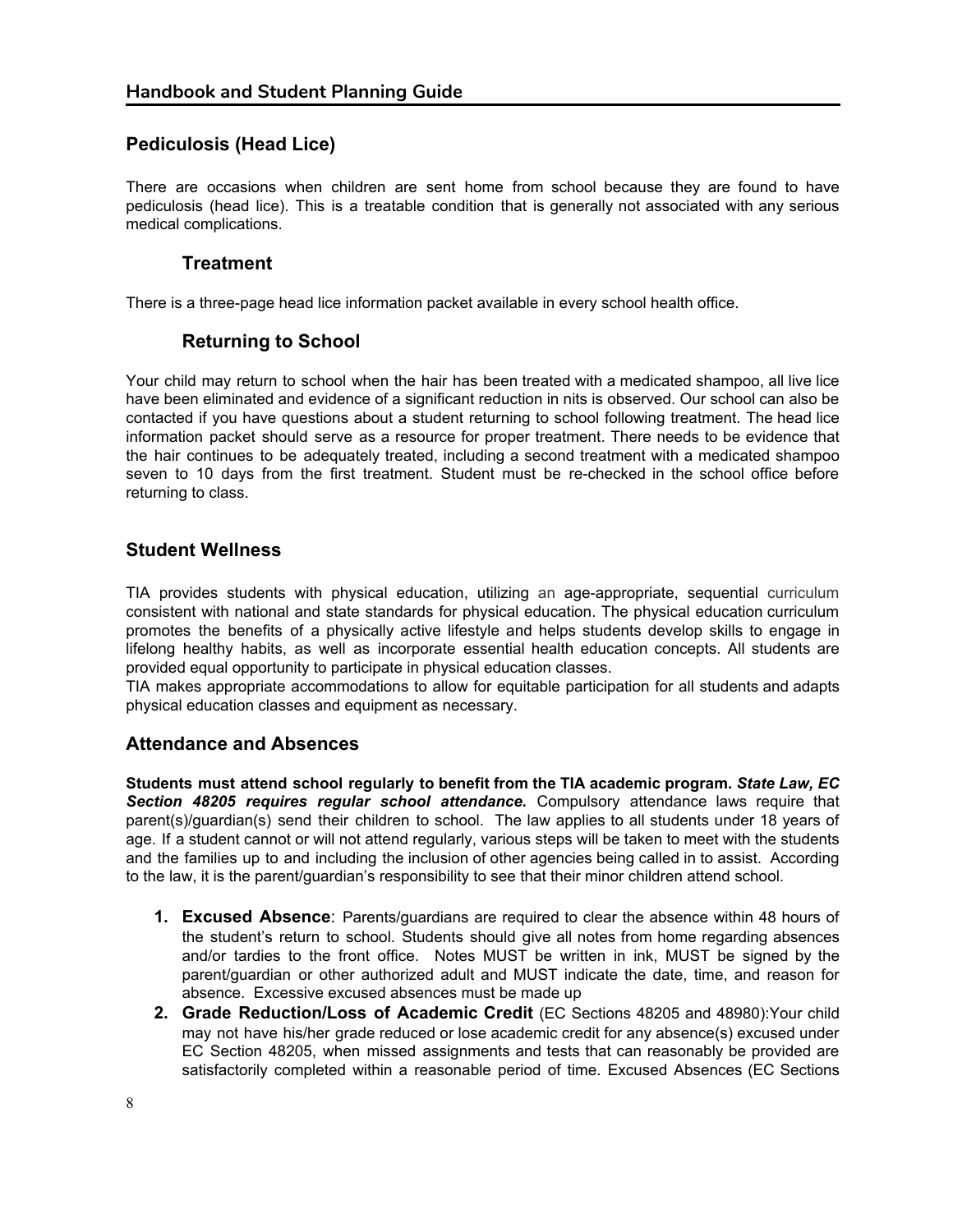48205 and 48980) – Your child may be excused from school when the absence is for medical or justifiable personal reasons. Your child we be allowed to complete all assignments and tests missed during such an excused absence.

- **3. Unexcused Absences**(EC Section 48260): Any student subject to full-time education who is absent from school without valid excuse for more than 30 minutes on each of three days in one school year is truant.
- **4. Absence for Religious Purposes** EC Sections <sup>46014</sup> and 48980) With written parental consent, a student may be excused from school in order to participate in religious exercises or to receive moral and religious instruction at a place of worship or place away from school property. Absences are limited to four days per month.

#### **Tardies**

Excessive tardiness is defined as being tardy more that 10% of the current school session. Additionally, attendance is essential for student success. When students miss school, they miss educational opportunities. Teachers plan lessons weekly. They use assessment information to help them plan lessons that are targeted toward helping all children experience growth. When a student is absent, they miss a large chunk of learning. It is essential that students attend school every day they are healthy. The law is very specific on how schools are to respond to excessive absences or tardies, also known as truancy.

#### *TIA Tardy Policy*

#### *CONSEQUENCES FOR TARDINESS:*

- *● 1st tardy Verbal warning*
- *● 2nd tardy Letter sent to parent/guardian outlining this policy.*
- *● 3rd tardy Parent/student conference with teacher to resolve issue.*
- *● 4th tardy Letter mailed home regarding consequence with next tardy.*
- *● 5th tardy consequences appropriate for student.*

#### *SCHOOL SCHEDULE AND TARDY PROCEDURES:*

- *● 7:45 a.m. First whistle blows. All students line up and walk to class with their teacher at designated area on the black top.*
- *● 7:50 a.m. Second whistle blows. All students should be in their classrooms or with their teachers proceeding to the class.*
- *● 7:51 a.m. Students arriving at this time are TARDY. Teachers will not accept students without a tardy pass from the office. Students arriving at this time report to the office for a tardy pass.*

#### **Campus Boundaries**

See Addendum B

#### **Change of Address**

Students and/or parent(s)/guardian(s) are required to notify the school if their home address, home telephone number, or work telephone number changes.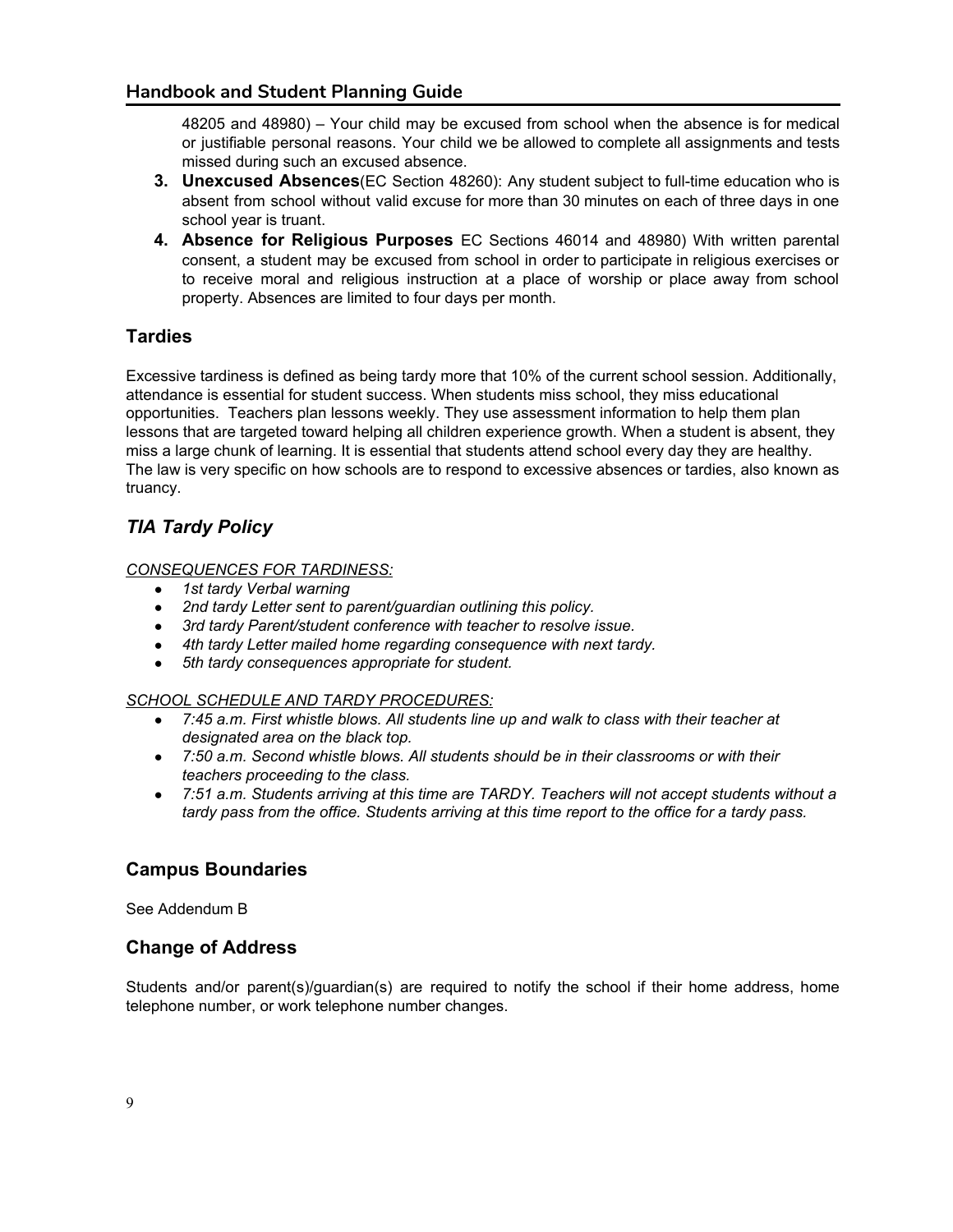#### **Food On Campus**

- 1. Parents/guardians, volunteers, and school staff shall support the district's nutrition education program by ensuring nutritional quality when selecting any snacks that they may donate for occasional class parties. Foods or beverages that do not meet nutritional standards shall be limited to no more than one food or beverage per party.
- 2. Parents/guardians will only provide home prepared items for consumption by their own student. Foods brought to school for the purpose of consumption by other students must be sealed in manufacturer containers and may not be made in the home to protect students' health and wellness.
- 3. TIA is requesting that students bring healthy snacks and lunches to school. Please refrain from bringing sodas, energy drinks, and candy for snack or lunch. Water bottles are allowed with the students in the classroom. Students will be instructed to not share their food with their fellow classmates. A peanut free table and area will be offered on campus as well.
- 4. **Due to food allergies, food that is brought in for events, birthdays, etc. must be approved by the school office. Also, all food donated to the school for events must be store purchased only.**

## **STUDENT CONDUCT & RESPONSIBILITY**

#### **Parent Responsibility**

We believe it is essential that you read, understand and discuss with your child the material that appears in the following pages. Any violation of these rules (including accidental or unintentional violations) will result in disciplinary consequences.

The Temecula International Academy Board is fully committed to providing a safe and secure school environment in which students can effectively learn. TIA will not tolerate student behavior that threatens the safety of other students, staff or visitors.

#### **Substances or Weapons at school**

The Board enforces the following penalties for any student who possesses, sells,or furnishes any drug, weapon, explosive or dangerous object while within the jurisdiction of school authority:

- 1. Controlled Substances (Drugs) EC Section 48900(c) and EC Section 48900(d) : Students found to be possessing, selling or furnishing a controlled substance, or any other substance purported to be a controlled substance, will be suspended and may be subject to expulsion from TIA.
- 2. Dangerous Objects and Weapons EC Section 48900(b) Students found to be possessing, selling or furnishing any firearm, knife, explosive or other dangerous object will be suspended and may be subject to expulsion from TIA schools. NOTE: prohibited items include, but are not limited to: guns of all types (including air or compressed gas guns), firecrackers, pocket and sheathed knives of all sizes and types, all weapons prohibited by the California Penal Code, and all other sharp or pointed objects that have not been previously authorized by a school administrator as being necessary for use at school.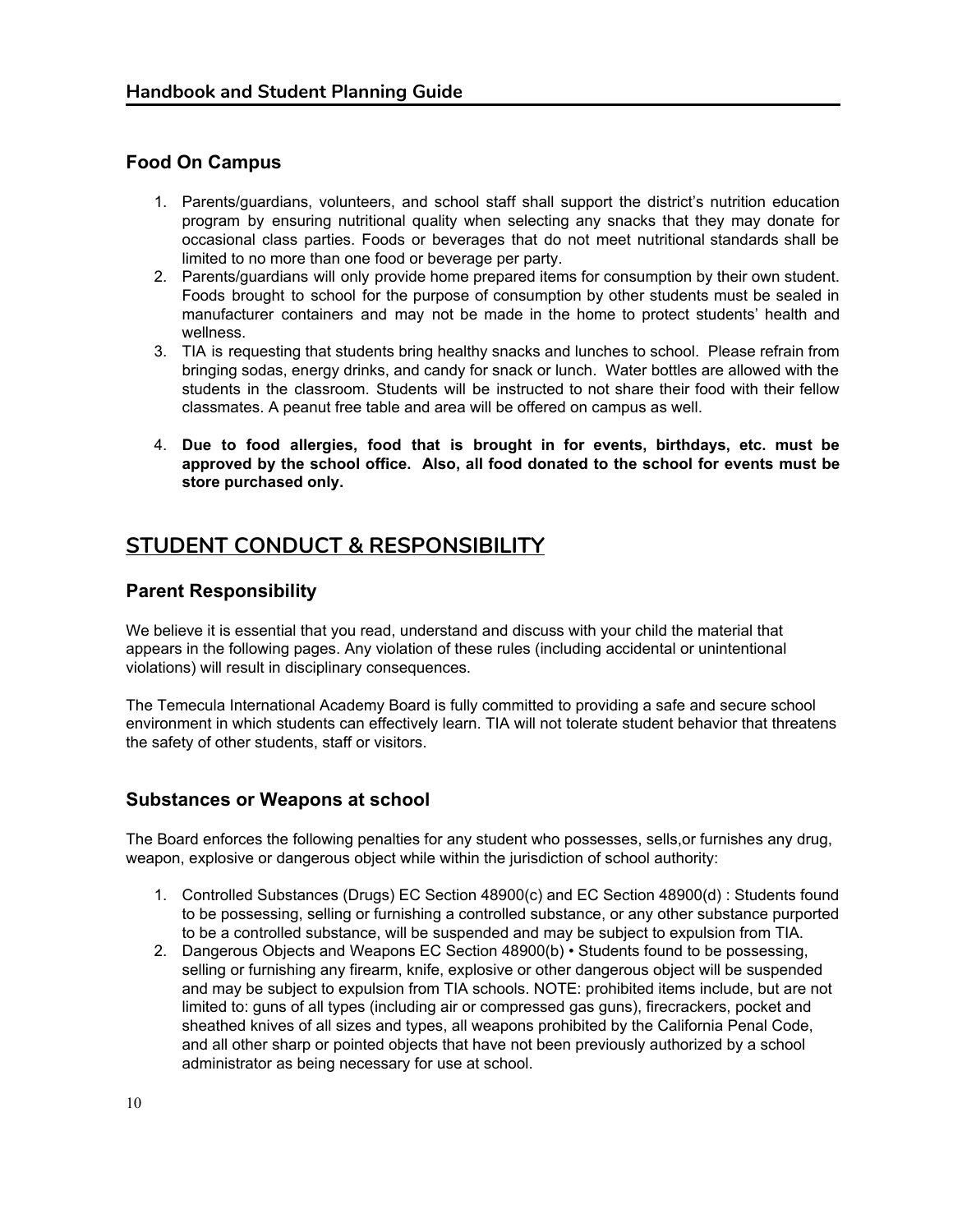#### **Personal Property**

Personal property brought to school by a student will be the sole responsibility of that student. Staff members will not be held liable should the property be damaged and/or stolen. Students will be encouraged by the staff and to the parents to keep all personal items at home.

#### **Skateboards/Bicycles**

Skateboards and rollerblades are not allowed on campus. All bicycles and other two-wheeled vehicles will be parked in the designated places in the parking lot.

#### **Dress Code Policy and Uniform Requirements**

All uniforms are to be purchased through school designated online site exclusively for Temecula International Academy (TIA). OFFICIAL UNIFORM: Each student will be required to have one official maroon polo with the school logo and khaki slacks/shorts/skirt/skort. Every Monday will be official uniform day. Students will be required to wear the school's official uniform. Unless otherwise designated Tuesday - Friday students will be able to wear uniform items purchased from the school's uniform website. The policy is available online at: <https://www.temeculainternational.org/uniforms> and is also included in your enrollment packet.

#### **Cell Phones and Electronic Signaling Devices**

No student will be prohibited from possessing or using an electronic signaling device that is determined by a licensed physician to be essential for the health of the student. **Students are not to use cell phones or other electronic devices during the instructional day unless authorized by school personnel. Cell phones are to remain off and in the student's backpack.** If cell phones are being used without permission during school, staff will have the student bring the cell phone to the office, place it in a plastic bag labeled with the student name, and the parent will be called to pick-up the cell phone. If this continues to occur, the student will no longer be able to have their cell phone in their backpack while at school.

#### **Student Discipline Rules and Regulations**

At Temecula International Academy, our goal is for every students to follow EC Section 48908 (Title 5, CCR Section 300):

- 1. Attending punctually and regularly
- 2. Conform to the regulations of the school
- 3. Abide promptly to all the directions of his/her teacher and others in authority
- 4. Observe good order and propriety of deportment
- 5. Be diligent in study
- 6. Be respectful to his/her teacher and others in authority
- 7. Be kind and courteous to schoolmates
- 8. Refrain entirely from the use of profane and vulgar language.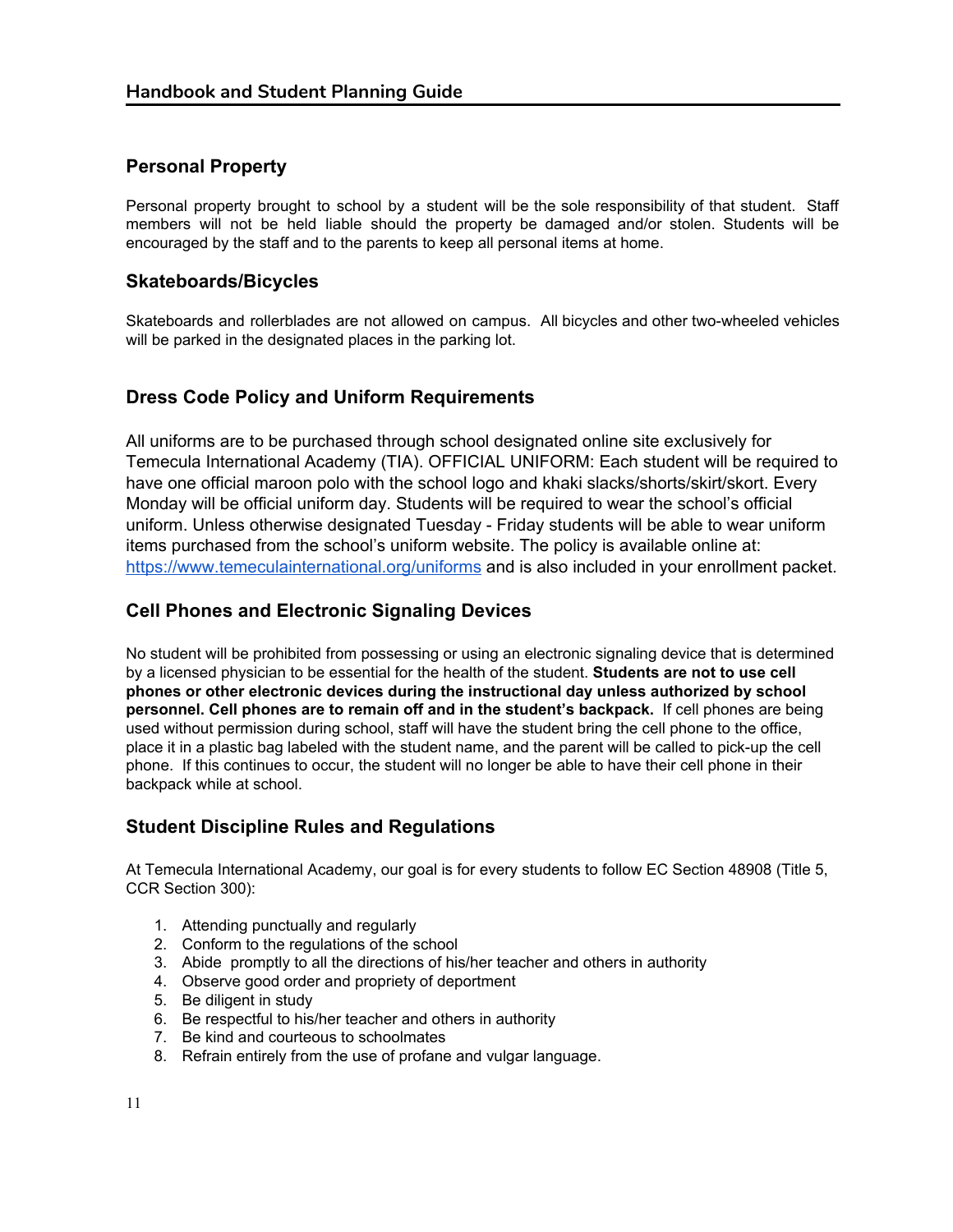Our teachers will hold all students accountable for their conduct on the way to and from school, on the playground, or during recess. EC Section 44807

If the following rules and regulations are not followed, administration will meet with the parents and students to discuss behavior, create a contract and/or follow the assigned discipline by the administrative team. Student will be placed in the RTI process (Response to Intervention).

TIA is offering the R.U.L.E.R. training for all teachers, staff, students, and parents to create and support a positive culture and learning environment that focuses on the social, emotional, as well as academic development of all of our scholars.

In the event that grounds for Suspension and/or Expulsion are being considered, TIA follows the information form EC Section 48900 which lists the grounds for suspension or expulsion of students from school.

#### **Bullying**

Bullying is defined as any severe or pervasive physical or verbal act, including communications made in writing or by means of an electronic act (creation or transmission originated on or off the school site) committed by a student or group of students directed towards other students or school personnel. "Electronic Act" bullying constitutes not only the transmission but the creation of specific electronic communications that originate on or off the school site.

In order to create a positive climate for education, all reports of bullying will be investigated and resolved promptly to avoid an atmosphere of harassment. Additionally, no student will engage in hazing or commit any act that causes, or is likely to cause bodily danger, physical harm, or personal degradation or disgrace resulting in physical or mental harm to any fellow student.

#### **Harassment**

Sexual Harassment (EC Section 48900.2) – In addition to the reasons specified in EC Section 48900, a student may be suspended from school or recommended for expulsion if the superintendent or the principal of the school in which the student is enrolled determines that the student has committed sexual harassment as defined in EC Section 212.5. For the purposes of this chapter, the conduct described in EC Section 212.5 must be considered by a reasonable person of the same gender as the victim to be sufficiently severe or persuasive to have a negative impact upon the individual's academic performance, or to create an intimidating, hostile or offensive educational environment. This section does not apply to students enrolled in kindergarten and grades 1-3, inclusive.

Hate Violence (EC Section 48900.3) – In addition to the reasons specified in EC Sections 48900 and 48900.2, a student in any of grades 4-12, inclusive, may be suspended from school or recommended for expulsion if the superintendent or the principal of the school in which the student is enrolled determines that the student has caused, attempted to cause, threatened to cause or participated in an act of hate violence, as defined in subdivision (e) of EC Section 233.

Intentional Harassment (EC Section 48900.4) –a student enrolled in any of grades 4-12, inclusive, may be suspended from school or recommended for expulsion if the superintendent or the principal of the school in which the student is enrolled determines that the student has intentionally engaged in harassment, threats or intimidation directed against school personnel or students that is sufficiently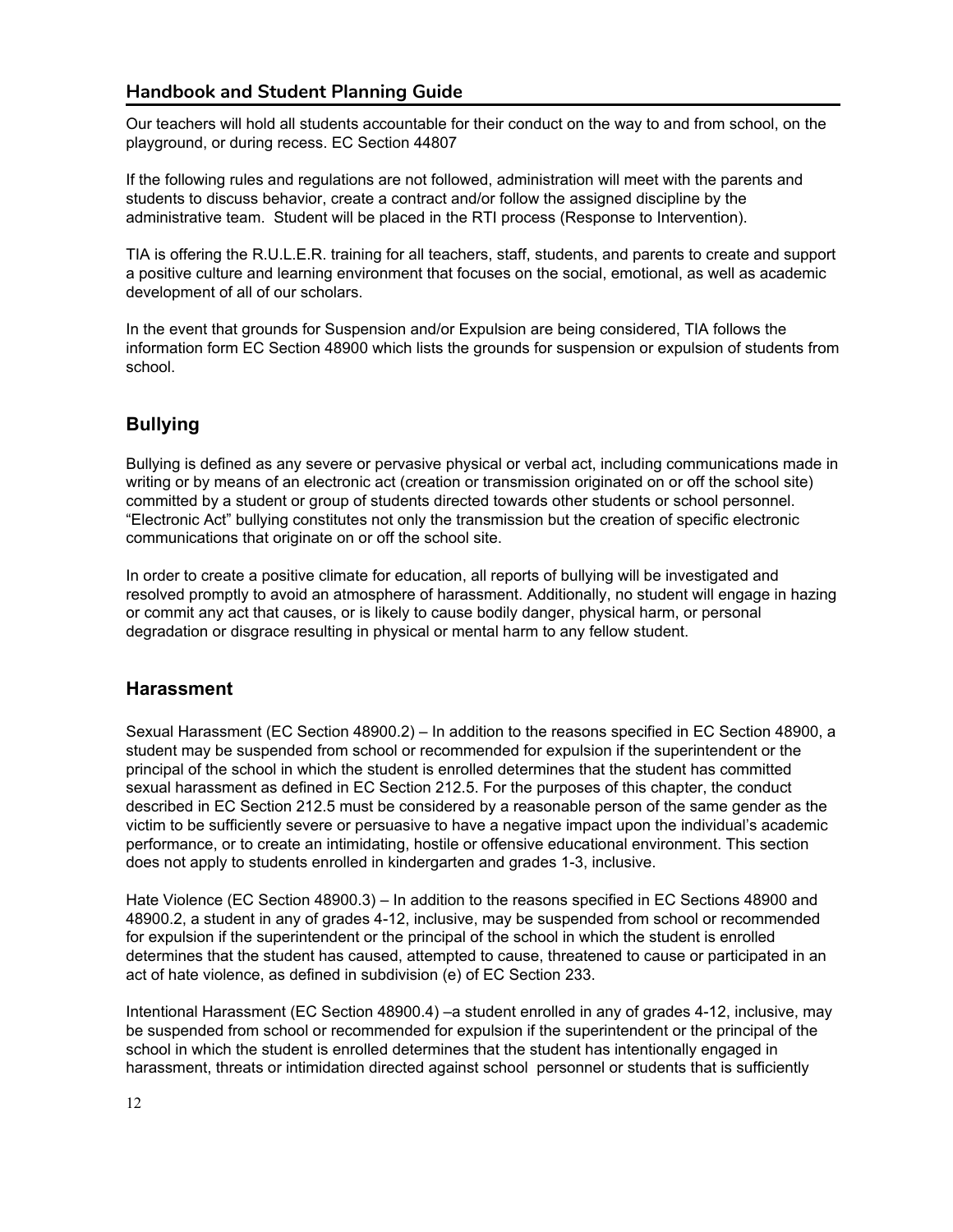severe or pervasive to have the actual and reasonably expected effect of materially disrupting classwork, creating substantial disorder, and invading the rights of either school personnel or students by creating an intimidating or hostile educational environment.

#### **Alcohol and Other Drugs**

TIA recognizes that the use of alcohol, tobacco and other drugs adversely affects a student's ability to achieve academic success, is physically and emotionally harmful, and has serious social and legal consequences. TIA is DRUG-Free campus. We will make every effort to obtain the widest input and support for our school policy and to facilitate cooperation among parents, law enforcement and community agencies, to make recommendations related to the prevention of alcohol, tobacco and other drug abuse. All policies, regulations, procedures and school rules related to this prevention program must be clearly communicated to students, staff and parents

#### **Tobacco-Free School/Smoking**

TIA prohibits the use of tobacco products at all times on school property This prohibition applies to all employees, students, visitors and other persons at any school or school-sponsored activity or athletic event.

#### **Animals on Campus**

Animals are not allowed on the TIA campus. For service dog exceptions, please contact the front office for more information.

# **CURRICULUM & INSTRUCTION TIME**

#### **K-12 California State Standards**

The K-12 California State Standards define the knowledge and skills students should have within their K-12 education careers so they will graduate high school able to succeed in entry-level, credit-bearing academic college courses, as well as workforce training programs.

The standards are designed with the following:

- alignment with college and work expectations
- rigorous content and application of knowledge through high-order skills
- scaffolded on strengths and lessons of current state standards
- Preparation for students to succeed in a global economy and society

The California Department of Education website at **www.cde.ca.gov/ci** provides additional information about these state standards.

**TIA will be utilizing the following curriculum.** Teachers will receive extensive Professional Development and training.

*R.U.L.E.R - Yale Center for Emotional [Intelligence](http://ei.yale.edu/ruler/ruler-overview/) WORLD [LANGUAGES](http://www.cde.ca.gov/be/st/ss/documents/worldlanguage2009.pdf)*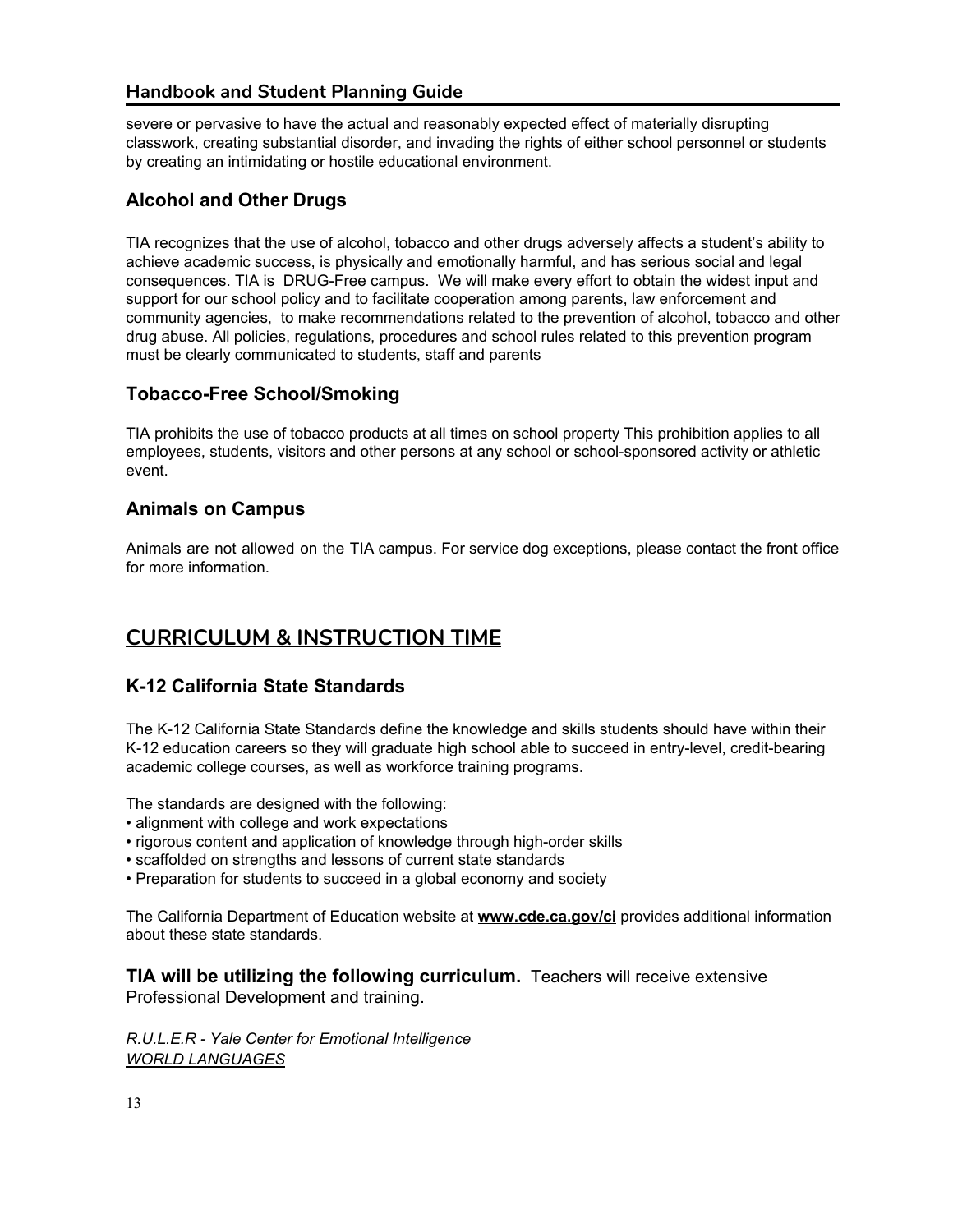- *● French K-3rd*
- *● French or Spanish 4th-8th*

#### *LANGUAGE ARTS - WRITER'S [WORKSHOP](http://readingandwritingproject.org/) - Teachers College Columbia University*

*[MATHEMATICS](https://www.youcubed.org/) - youcubed at Stanford University [MATHEMATICS](https://greatminds.org/math) - EurekaMath*

#### *[SCIENCE](http://www.fossweb.com/what-is-foss) - FOSS - University of California Berkeley*

*[LEADERSHIP](http://www.ibo.org/programmes/middle-years-programme/what-is-the-myp/) - Integrated 6th-8th leading to a IB MYP foundation*

#### **TIA Homework Policy**

TIA Homework Policy relates to grade-level standards and learning objectives, and is a direct extension of classroom instruction. Homework will include clear instructions that are adapted to individual student needs. Our goal for homework is to motivate students to develop good work habits, while increasing the opportunity for individual initiative and responsibility. A "TIA Homework Brochure" containing grade level-specific guidelines and expectations is available online at:

#### **Special Education Programs**

The Individuals with Disabilities Education Act (IDEA), formerly Public Law (PL) 94-142, requires that a free and appropriate education in the least restrictive environment be offered to all students with disabilities ages three to 21.

- 1. A student will be referred for special education instruction and services only after the resources of the general education program have been considered and, where appropriate, utilized (EC Section 56303).
- 2. Parents /guardians of students with disabilities are entitled to receive a full explanation of procedural safeguards and a description of any proposed action regarding their children and the basis for such action. They are also entitled to give voluntary consent for educational assessment and placement and to participate in the annual instructional meeting for their children.
- 3. Pursuant to EC Section 56501, parents/guardians may request a due process hearing if there is a disagreement with the school district in regard to initiating or changing the identification, assessment, educational placement or the provision of a free, appropriate public education for the child. Hearing requests should be sent in writing to: Office of Administrative Hearings Special Education Unit 1102 Q St., 4th Floor Sacramento, CA 95814 Fax: 916-322-8014.

#### **English Language Learners**

Temecula International is committed to offering the followings to our ELL population of students:

- 1. Ensure that English learners acquire full proficiency in English as rapidly and effectively as possible and attain parity with native speakers of English.
- 2. Ensure that English learners, within a reasonable period of time, achieve the same rigorous grade-level academic standards that are expected of all students.